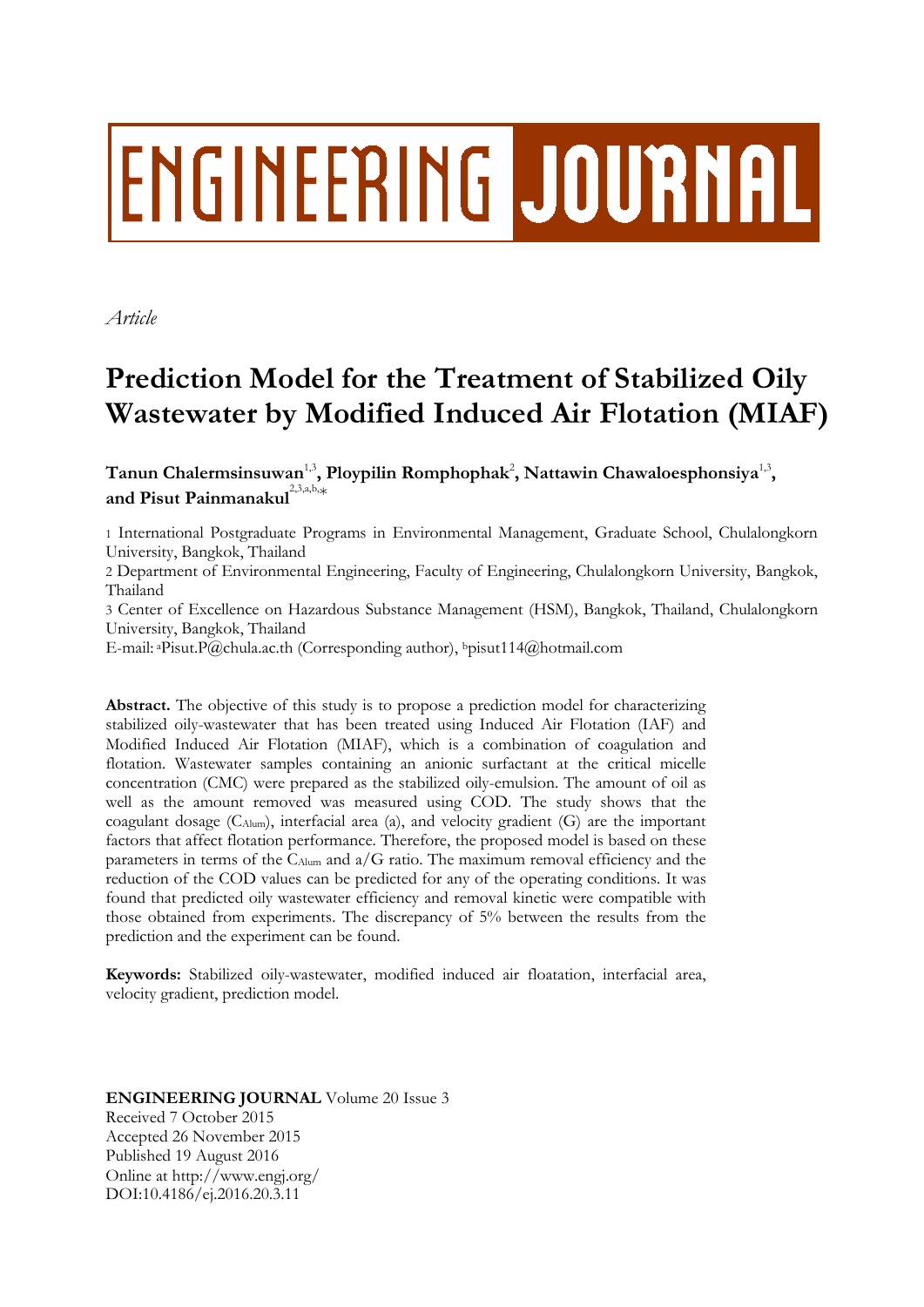# **1. Introduction**

As a consequence of the widespread use of petroleum products, oily wastewater has become problematic worldwide. The presence of oil alone causes odor, fuming, and other nuisances. It may also cause fouling in conventional wastewater treatment processes [1]; some types of oil, moreover, contain compounds that are toxic or carcinogenic [2]. The one source posing the most problems is lubricant oil, which accounts for 1% of the petroleum that is produced. Lubricant is commonly used in automobile servicing, material processing, and general machining. It contains various types of hydrocarbons as well as many additives. Used lubricant oils have been classified as a hazardous waste under most regulations, requiring special handling and treatment methods [3].

The common method for the disposal of oily waste is incineration, which heavily depends on the high heat content of the hydrocarbons [2]. In most circumstances, however, the waste exists as oil-in-water emulsions, some of which are highly stable and not easily separated by conventional methods. The presence of water significantly lowers the heat content of the waste, which is problematic in thermal disposal processes. Therefore, a variety of separation techniques have been developed and employed to improve the effectiveness of energy recovery and to increase the possibility of oil recycling [4].

Flotation is a type of gravity separation process using the difference between the density of the air bubbles and the density of the water [2, 5]. It is widely used in the treatment of wastewater containing particulate matter which is, in this case, oil in the form of small droplets. Currently, two variations of flotation methods are widely applied. The first, dissolved air flotation (DAF), which uses smaller bubbles (30–100 μm in diameter), tends to be more efficient than the second, induced air flotation (IAF), which uses larger bubbles (700–1500 μm) [6, 7]. However, using DAF is subject to several difficulties such as high investment costs, sophisticated equipment, and complex operation. Therefore, IAF has been applied as the alternative that is more suitable for smaller scale operations.

In order to be an effective substitute for DAF, some modifications to the IAF process are needed to enhance its performance. As the result, the modified induced air flotation (MIAF) method incorporates a variety of performance-improving techniques based on simple unit processes that are already employed in the field. Coagulation, for example, is a well-established process that is widely used to destabilize colloidal particles in the wastewater; in this case, the oil droplets are stabilized by the addition of the surfactant [8, 9]. Various studies have observed that adding a cationic electrolyte as a coagulant helps to enhance the removal efficiencies of IAF and DAF [10, 11].

Apart from coagulant addition, operating conditions play significant roles. It was found that the main removal mechanism of induced air flotation (IAF) is the droplet agglomeration that takes place within the wake behind the bubbles' trail [12]. Therefore, the main parameters affecting IAF processes, as found by Leech [13] are the dosage of the coagulant and retention time of the process. Moreover, the size and number of bubbles, which are governed by the air flow rate and air-inducing apparatuses, are also major factors controlling the process [10–14].

In this regard, the performance of IAF and MIAF processes for the treatment of oil-in-water emulsions are governed by several important factors. The numerical relations between these factors and the overall performance, however, are not well established. Therefore, this work is an attempt to propose an empirical model that is derived from experimental data obtained from a batch lab-scale flotation column. The two most important operating parameters, which are the bubbles' hydrodynamic factors and the coagulant dosage, will be incorporated into the model equation. It is important to note that in contrast to some models that have already been proposed [12], this study uses the COD value to represent the amount of oil instead of the number of oil droplets, since its analysis is simpler and more practical.

#### **2. Materials and Method**

#### **2.1. Experimental Set-up**

As shown in Fig. 1, the study was conducted within an acrylic flotation column with diameter of 5 cm and height of 2 m. The working liquid volume of the column was 3 L. Air was bubbled into the column with an air compressor and a porous rigid orifice gas diffuser. For the purpose of controlling the bubbles, the column was equipped with a gas flow meter (New Flow) and an electronic manometer (BIOBLOCK 915PM247). A high-speed camera and a set of computers were used for acquiring and analyzing the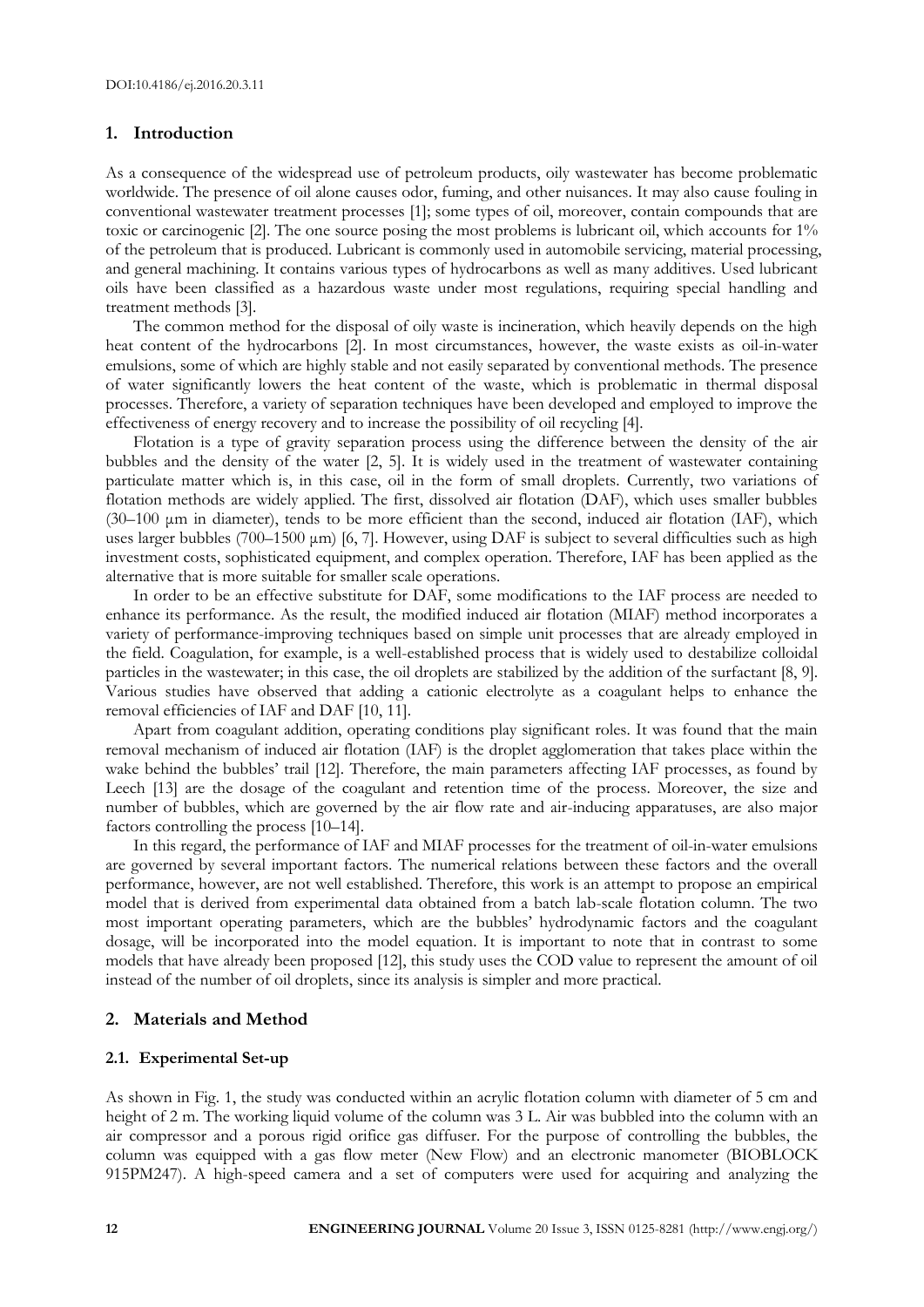bubbles' hydrodynamic parameters (Pylon Store and Bubble Measuring Program). The chemical injection point was provided at the bottom of the column. The process was operated at room temperature, the liquid height ( $H_L$ ) used was 1.5 m, and the sampling point was located 0.2 m above the gas diffuser.



Fig. 1. Experimental schematic diagram.

# **2.2. Wastewater Preparation**

The oily wastewater used in the study was synthesized by mixing 300 mg lubricant oil with tap water, giving COD value of 1000 mg/L. This concentration is the one usually found in typical wastewater containing lubricants [4]. Sodium lauryl sulfate was added as the anionic surfactant to create a stable oily emulsion. The amount of surfactant used is 1 mg per liter of prepared water, which is equal to the critical micelle concentration (CMC) of this emulsion. After the mixture was mixed at 300 rpm for 5 minutes, its pH was adjusted to the desired value using 0.01 N sodium hydroxide and 0.5 N sulfuric acid. The pH values used in the experiments were those providing the highest removal efficiencies in the jar tests.

# **2.3. Analytical Parameters**

# 2.3.1. Oil removal

Among the many parameters and analytical methods employed by the numerous studies related to oil removal, chemical oxygen demand (COD) analysis via closed reflux titration method [15] is accepted as a simple, economic, and fairly accurate method to represent the amount of oil in wastewater. It was proved in the preliminary test that the change of COD corresponded to the residual oil content in water by means of fat, oil, and grease (FOG) and total organic carbon (TOC). In the batch system, the percentage of oil removal at any time, t, could be expressed as:

$$
Removal\,efficiency\,(\%) = \frac{COD_0 - COD_t}{COD_0} \times 100\% \tag{1}
$$

 $\text{COD}_0$  and  $\text{COD}_t$  are the initial COD value and COD value at any time, respectively. The acquired COD were randomly compared with the FOG and TOC results. Note that the removal efficiency in this study referred to the highest efficiency taken into account the minimum COD obtained from each experiment.

2.3.2. The bubbles' hydrodynamic parameters and the interfacial area (a)

The size and rising velocity of the generated bubbles were determined by the photographic method using a high-speed Basler camera (100 images/s). The images taken were then analyzed using an associated analysis

**ENGINEERING JOURNAL** Volume 20 Issue 3, ISSN 0125-8281 (http://www.engj.org/) **13**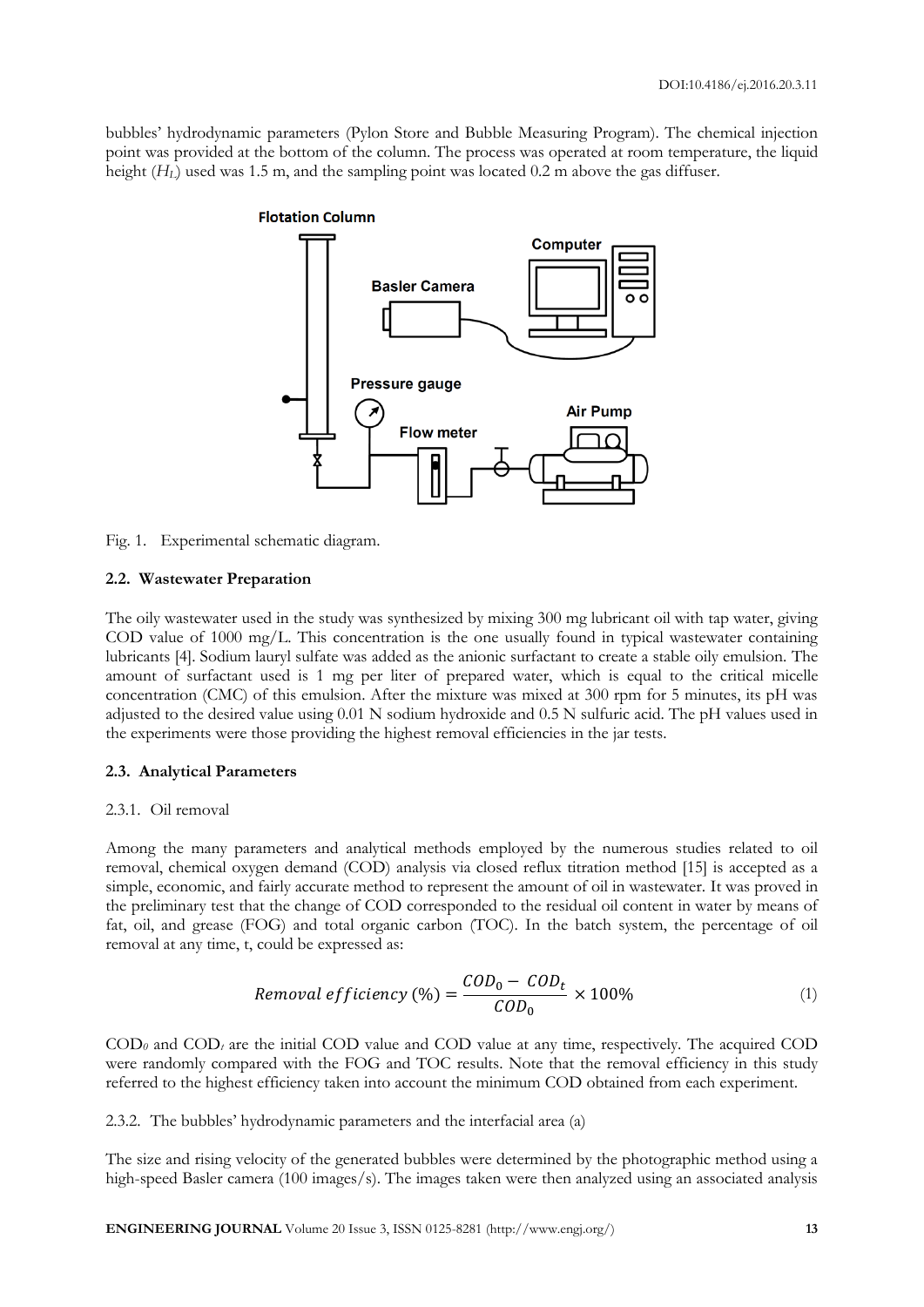application. Bubble-size distribution was determined by measuring the diameter of 150 to 200 bubbles. Afterward, the average bubble size in term of the surface-volume (Sauter) mean diameter (*DB*) was used to calculate other parameters, including the bubble volume  $(V_B)$ , bubble surface area  $(S_B)$ , and bubble interfacial area (a). The number of bubbles produced, i.e., the bubble formation frequency (*fB*), was determined by [16]:

$$
f_B = \left. \frac{Q_G}{V_B} \right| \tag{2}
$$

 $V_B$  is the average bubble volume and  $Q_G$  is the gas (air) flow rate. The interfacial area (a) is a function of the bubble surface area (*SB*), total working volume (*VTotal*), bubble formation frequency (*fB*), liquid height (*HL*), and bubble rising velocity  $(U_B)$ , which is estimated by measuring the distance a bubble is displaced between two frames. The area is then defined as:

$$
a = N_B \times \frac{S_B}{V_{Total}} = f_B \times \frac{H_L}{U_B} \times \frac{S_B}{V_{Total}}
$$
\n(3)

# 2.3.3. Velocity gradient (G)

In order to consider the mixing parameter in the IAF and MIAF process, the velocity gradient (G) was calculated using the following formulas [1]:

$$
G = \left(\frac{P}{\mu_L V_L}\right)^{0.5} \tag{4}
$$

$$
P = KQ_G \log(\frac{h + 10.33}{10.33})
$$
\n(5)

 $\mu$ *L* is the liquid viscosity and  $V_L$  is the reactor volume used. The power requirement (*P*) could be calculated using Eq. (5). Note that *K* is a constant that equals to 3904 and *h* is the air discharge pressure expressed in one meter of water.

#### **3. Results and Discussion**

#### **3.1. The Effects of pH on Coagulation**

Prior to the IAF experiments, jar tests were conducted to find the optimal pH to be used in the other experiments. As shown in Fig. 2, the highest removal efficiencies when alum was used as the coagulant occurred when the pH value was between 8 and 9. Such a pH range indicates that sweep floc coagulation was the main destabilizing mechanism [17]. The highest removal efficiency (61.8%) was observed at the pH value of 8 and alum dosage of 400 mg/L. The removal percentages obtained in this study were lower than those obtained by studies measuring turbidity [10]. This suggests that turbidity alone does not actually represent the actual amounts of organic pollutants due to the presence of the dissolved fraction of oil content as well as the dissolved surfactant. However, the change of COD was in accordance to the TOC and FOG results indicating that the variation of oil concentration in the system can be detected by COD.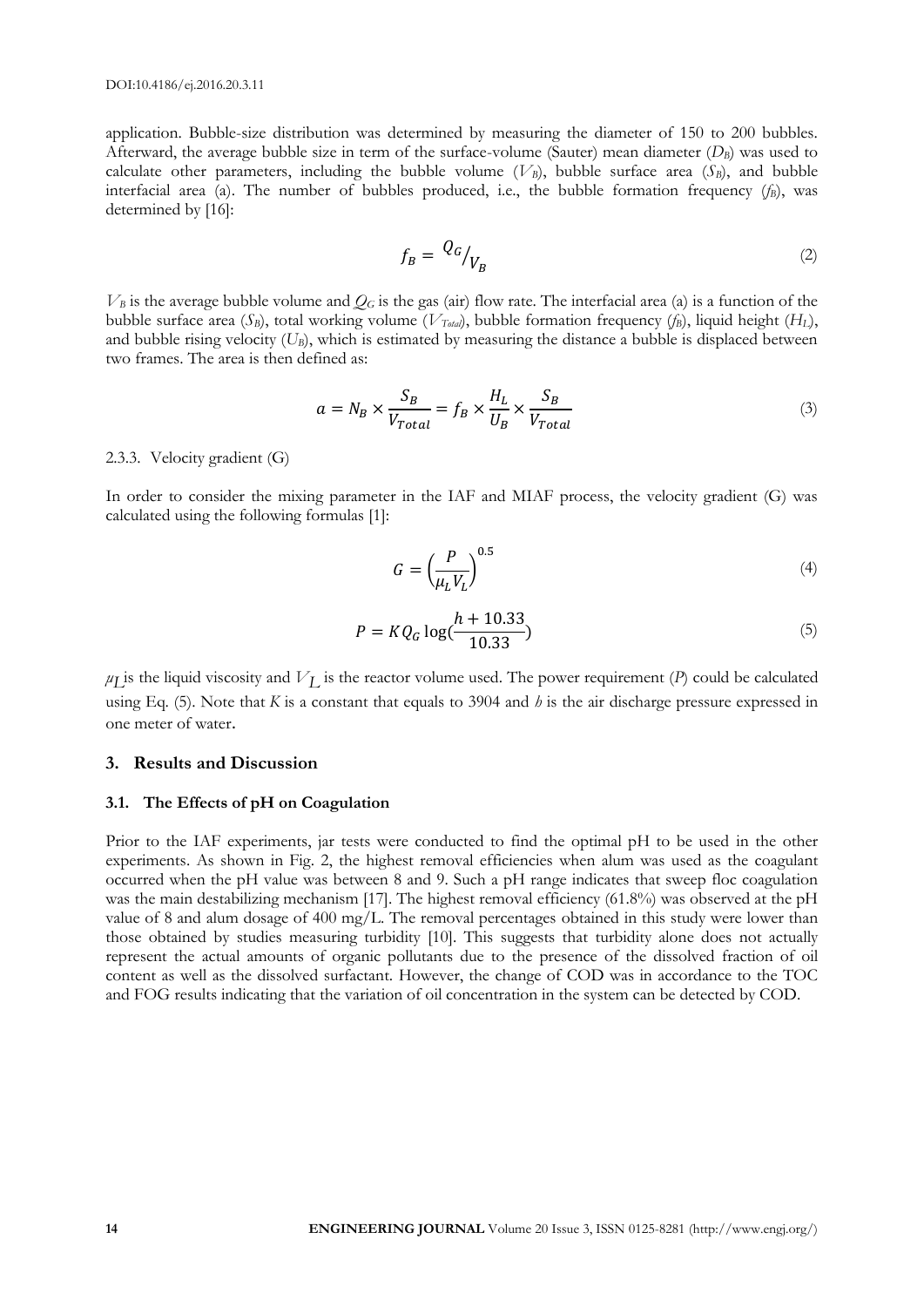

Fig. 2. Jar test results showing COD reduction using different pH values and coagulant dosages.

#### **3.2. Removal Efficiency of the MIAF Process**

Removal efficiencies are plotted against air flow rates in Fig. 3 with each line representing a different coagulant dosage (*Calum*). It was observed that the efficiency slowly rises when the air flow rate increases and slightly drops after reaching its peak value at the flow rate of 0.3 L/min to 0.5 L/min. Note that the inverted u-shaped relations here are very similar to those obtained in DAF studies [11], in which the rates of removal were plotted against the A/S ratios, and similar trends were also obtained in IAF studies [10]. Moreover, when the same air flow rate was used, higher levels of efficiency could be obtained by adding higher coagulant doses. However, the efficiency levels dropped slightly when a small amount of coagulant was used. This can be explained by the fact that no presence of flocs at the coagulant dosages lower than 100 mg/L. Only enlarged droplets can be seen from the observation under the microscope with 40X magnification. As a result, the sample collection was disturbed resulting in a high possibility that large amount of oil was withdrawn during the sampling. Therefore, the removal efficiency was reduced. On the other hand, little difference was found between the coagulant dosages of 300 mg/L and 400 mg/L. Such trends could be explained by the fact that adding the coagulant beyond the optimal value results in the restabilization of the oil droplets [17].



Fig. 3. Removal efficiencies plotted against air flow rates at different coagulant dosages.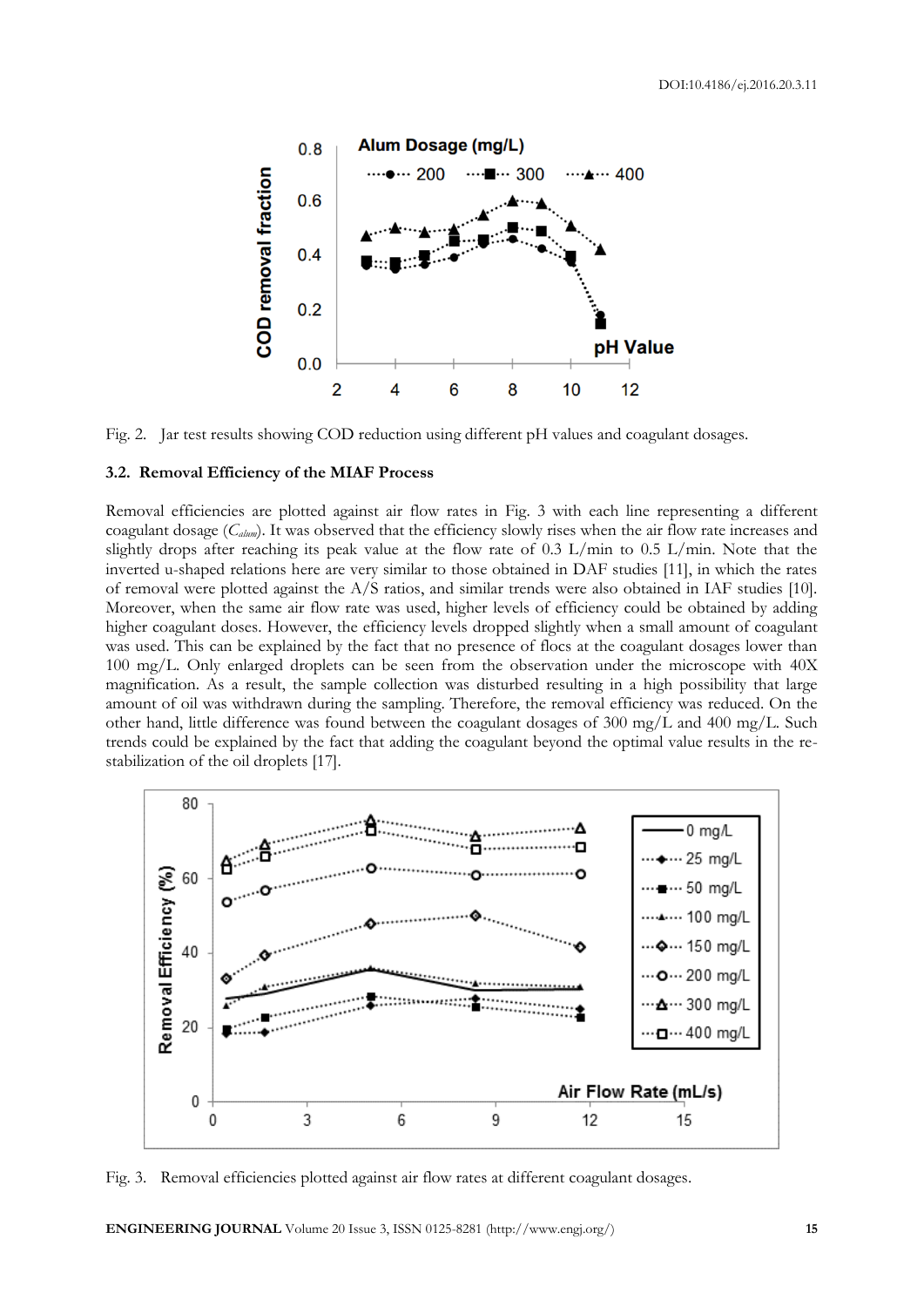#### **3.3. Effects of Bubble Hydrodynamic and Mixing Parameters on the Efficiency**

The bubbles' hydrodynamics and mixing parameters were investigated to obtain a better understanding of the relation between the removal efficiency and the gas flow rate. Figs. 4 and 5 show the variations of  $D_B$ , a, and *G* as the functions of Q*G*. The close proximity between the data points in Figure 4 implies that the amount of coagulant has little effect on bubble size and the interfacial area, while the velocity gradient depends on the air flow rate and pressure, as shown in Eq. (4) and (5). Theoretically, increasing the interfacial area (a) helps to enhance the removal performance due to the fact that a larger available contact area leads to a higher chance of attachment [18]. As suggested in other reports, when using similar air flow rates, a smaller bubble size is preferred. An appropriate velocity gradient value (G), similarly, is required to obtain a good chemical mixing condition. However, the coalesced particle could still break apart due to intense agitation when the velocity gradient is too high [12].



Fig. 4. Average bubble diameters ( $D_B$ ; represented by dots) and interfacial area (a; represented by lines) at different gas flow rates



Fig. 5. Velocity gradients at different gas flow rates.

Fig. 6. a/G ratios obtained using different gas flow rates.

In order to make these two parameters into a single term, the ratio between a and  $G(a/G)$  is used. The ratios at different air flow rates are presented in Fig. 6. In this study, the a/G values gradually rose from 0.55 to the maximum value of 1.59 s/m starting from the flow rate of 0.3 L/min, and gradually decreased when higher flow rates were used. This inverted relation is somehow coincidentally similar to the removal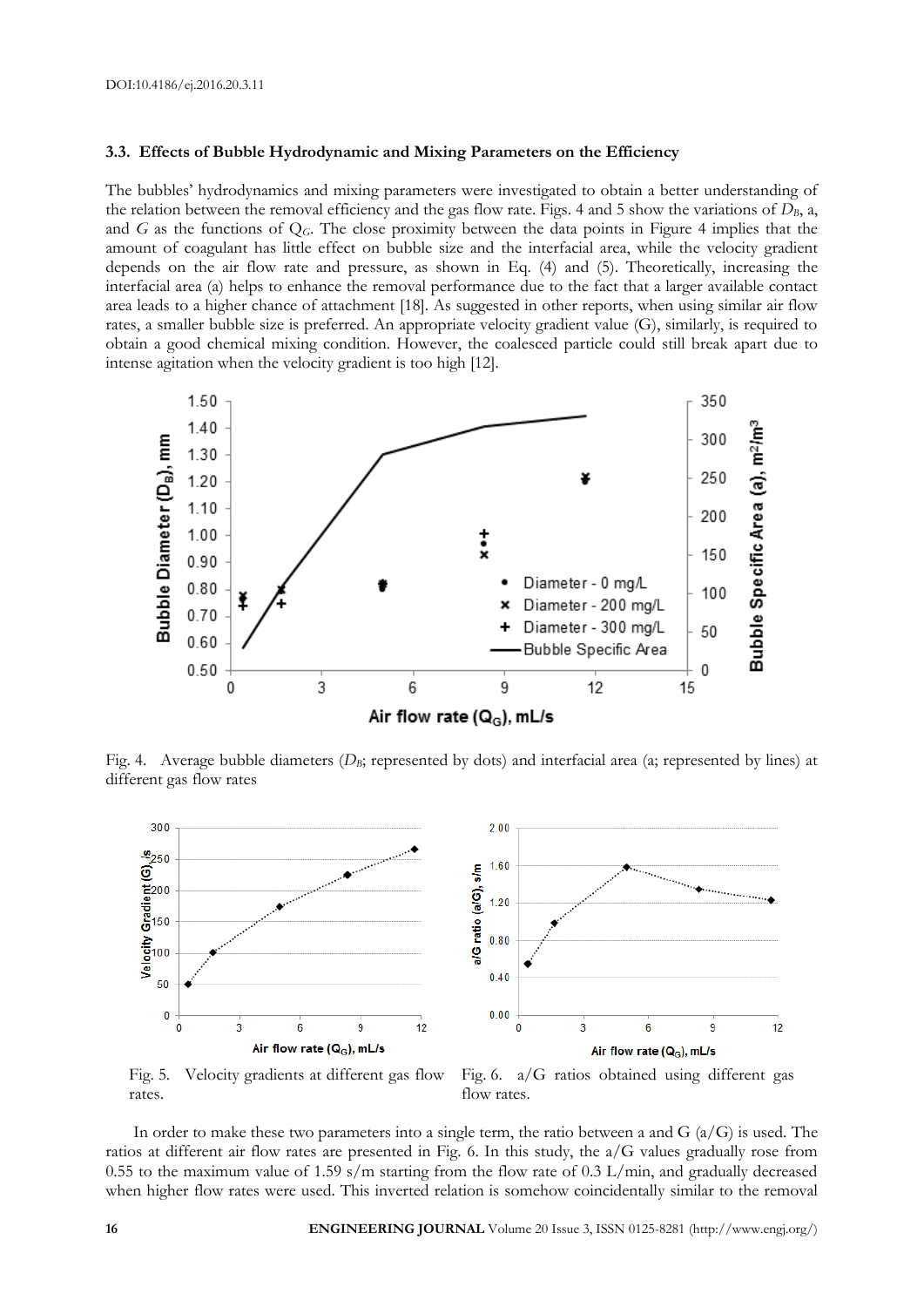efficiencies presented in Fig. 3. As expected, when plotted against the a/G ratio in Fig. 7, the removal efficiencies show linear increasing trends with similar slopes (close to ten) and different intercept points. The linear equation could be approximated as:



$$
\% \eta = 10 \left( \frac{a}{G} \right) + I \tag{6}
$$

Fig. 7. Apparent linear increasing trend of the efficiency versus the a/G ratio at different coagulant dosages.



Fig. 8. Values of I, interception points from Fig. 7, plotted against coagulant dosages.

Each interception point, *I*, is plotted against the coagulant dosages in Fig. 8. As previously discussed in Fig. 3, the efficiency gradually rises when the dosage is increased up to 300 mg/L, and it becomes unchanged when dosages above 300 mg/L are used. Therefore, in this study, this characteristic could be considered an s-curve relation, which is shown by the solid line in Fig. 8. It must be noted that when no coagulant was added (IAF), the calculated I was equal to 11, which is somehow different from the  $I = 20$ value obtained in the actual IAF experiment.

$$
I = \frac{50e^{0.025C}}{50 + e^{0.025C}} + 10
$$
 (7)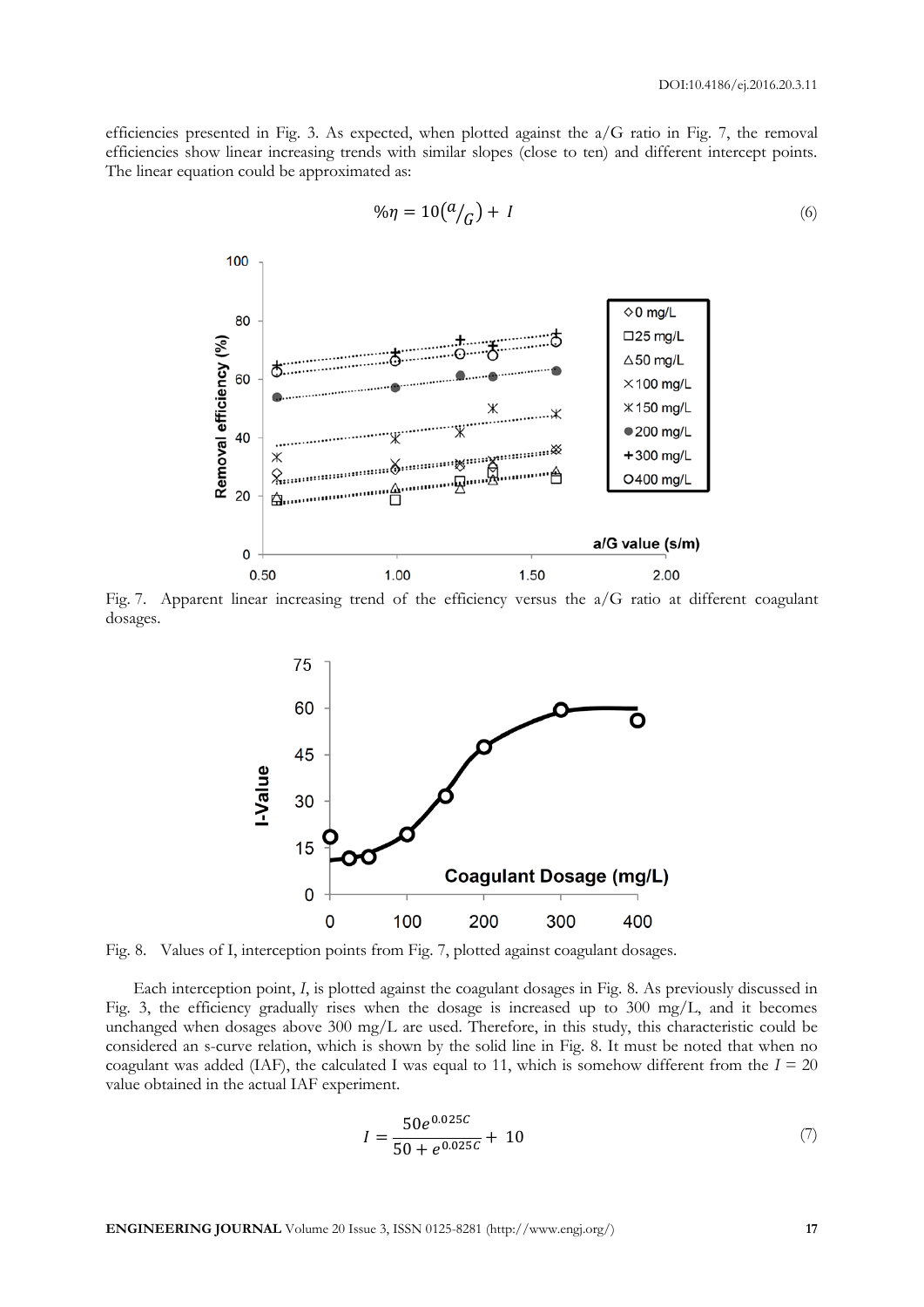Substituting *I* from Eq. (7) into Eq. (6) gives another equation that could roughly predict the efficiency of the coagulant dosage and a/G ratio used.



$$
\% \eta = 10 \left( \frac{a}{G} \right) + \frac{50 e^{0.025C}}{50 + e^{0.025C}} + 10
$$
\n(8)

Fig. 9. Comparison between the predicted and actual efficiencies obtained from the process, the dotted lines shows the  $\pm$  5% error range.

In Fig. 9, the efficiencies calculated by the equation are compared with those experimentally obtained. The slope of the trendline is close to unity, showing that a good agreement between the predicted and actual efficiencies has been achieved. The differences between the values are within the range of  $\pm 15\%$ , which is shown by the dotted lines in the figure. Noted that the value range of the *a/G* ratio was rather limited in the study due to the type of aerator used. Employing the process under a broader range of *a/G* values may provide greater insights into the characteristics of the MIAF process.

#### **3.4. Oil Removal Rate**

Previous studies have described linear trends for treatment efficiency as a function of the a/G ratio and coagulant dose. However, the equations proposed are able to predict only the efficiency, not the oil removal rate. In all cases, the COD is found to exponentially decrease until it reaches the minimum value, where it levels out with only minimal fluctuation, as shown in Fig. 10. The minimum value, COD min, can be thus predicted using the following efficiency equation:

$$
COD_{min} = COD_0(1 - \eta) \tag{9}
$$

Such a relation is somehow different from the model proposed by Sylvester and Byeseda [12], where the removal rates for all oil droplet sizes were added up to represent the total oil removal rate. However, as indicated in the same work, no significant removal was shown by oil droplets with a diameter smaller than 2 μm, which could be further produced by the shear field created by air induction. These residual drops could be the reason explaining the reduction "limit" of the COD value obtained in the experiments, and the fraction of oil droplets smaller than 2 μm could be somehow related to the "unremoved" fraction in this work.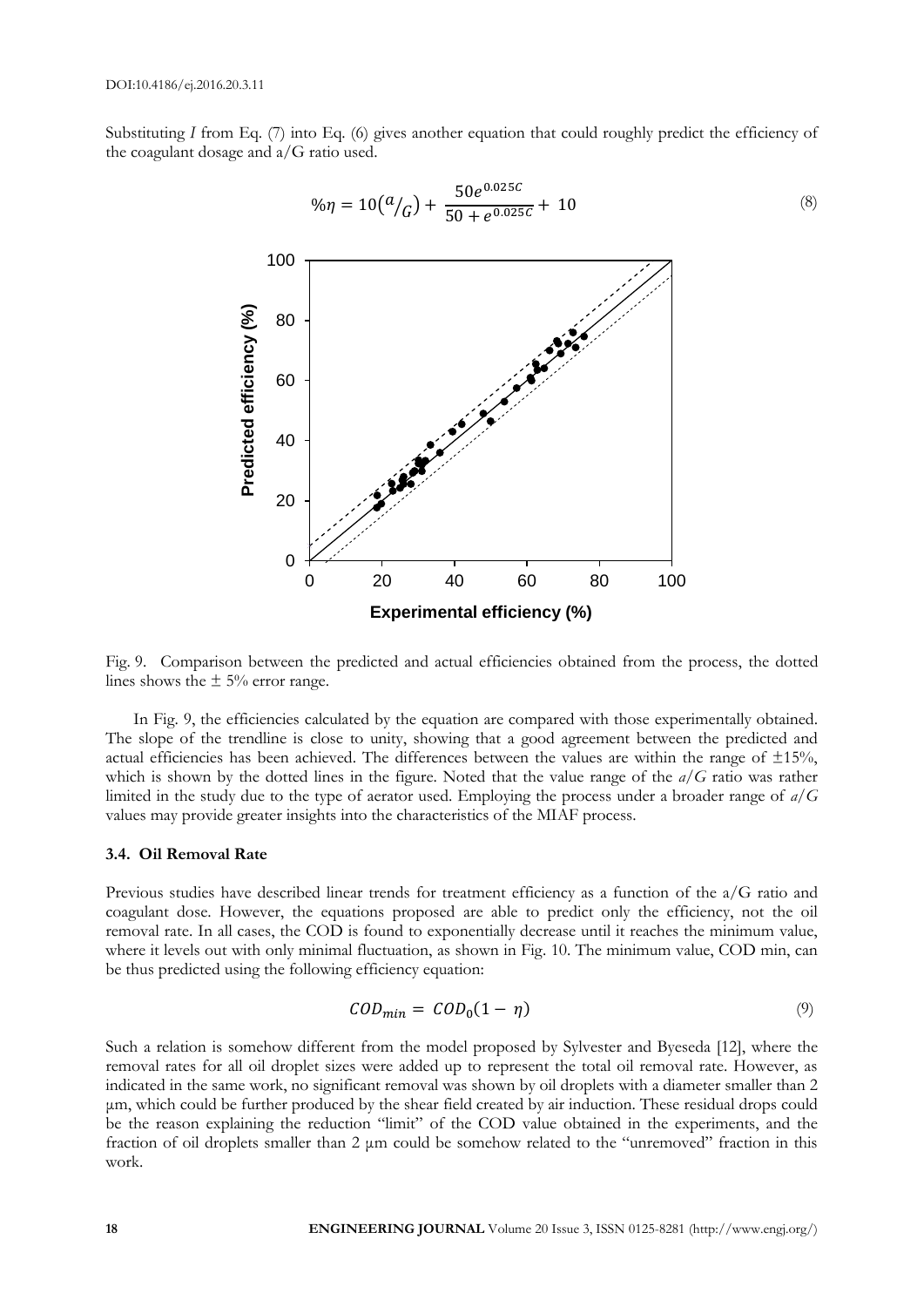

Fig. 10. COD value plotted against time using  $C_{\text{Alum}} = 300$  mg/L and  $Q_G = 0.3$  L/m with the line showing the similarity between the data trend and the equation proposed.

In this work, the exponential-like decrease and the minimum limit of oil removal could be described using this equation:

$$
COD_t = COD_{min} + COD^* e^{-kt}
$$
\n<sup>(10)</sup>

where:

$$
COD^* = COD_0 - COD_{min} = \eta COD_0 \tag{11}
$$

Substituting the value of  $\text{COD}^*$  and  $\text{COD}_{\text{min}}$  from Eq. (9) and (11) into Eq. (10) gives:

$$
COD_t = COD_0 (1 + \eta (e^{-kt} - 1))
$$
\n(12)

As the efficiency, *η*, is previously defined as a function of the coagulant dosage and a/G ratio in Eq. (9), the value of the COD at any time and given condition could be predicted using this equation. The value of rate constants (*k*) were obtained by the graphical curve-fitting method and found to vary from one operating condition to another, ranging from 0.4 min<sup>-1</sup> to 0.8 min<sup>-1</sup>. However, neither identifiable trends nor relations were found between *k* and the two main parameters used. Therefore, the average value of k, which is 0.6 min<sup>-1</sup>, was chosen in this work. The line in Fig. 10, for instance, was plotted using  $k = 0.6$  min<sup>-1</sup>.

# **3.5. Comparison of the Predicted and Experimental Values**

By using the proposed equation, the maximum removal efficiency (*η*) and COD value at any time could be predicted for any of the operating conditions. Table 1 gives some examples of the predicted and actual COD values at different times and conditions. The differences between values were found to be less than 5% in all tested conditions. The difference could be due to the rough estimation of the factor *I* from the correlation in Eq. (8), which could cause the discrepancy between the predicted and actual results.

In conclusion, the model proposed in this work provides relatively accurate predictions using empirical equations. However, as this model derived from a batch operation, the effects of additional parameters such as the liquid flow rate, flow direction, retention time, and flow condition must be taken into consideration for the continuous flow condition. Moreover, the rate constant in this model is an average value: further experiments or equations may be applied to obtain a better rate prediction.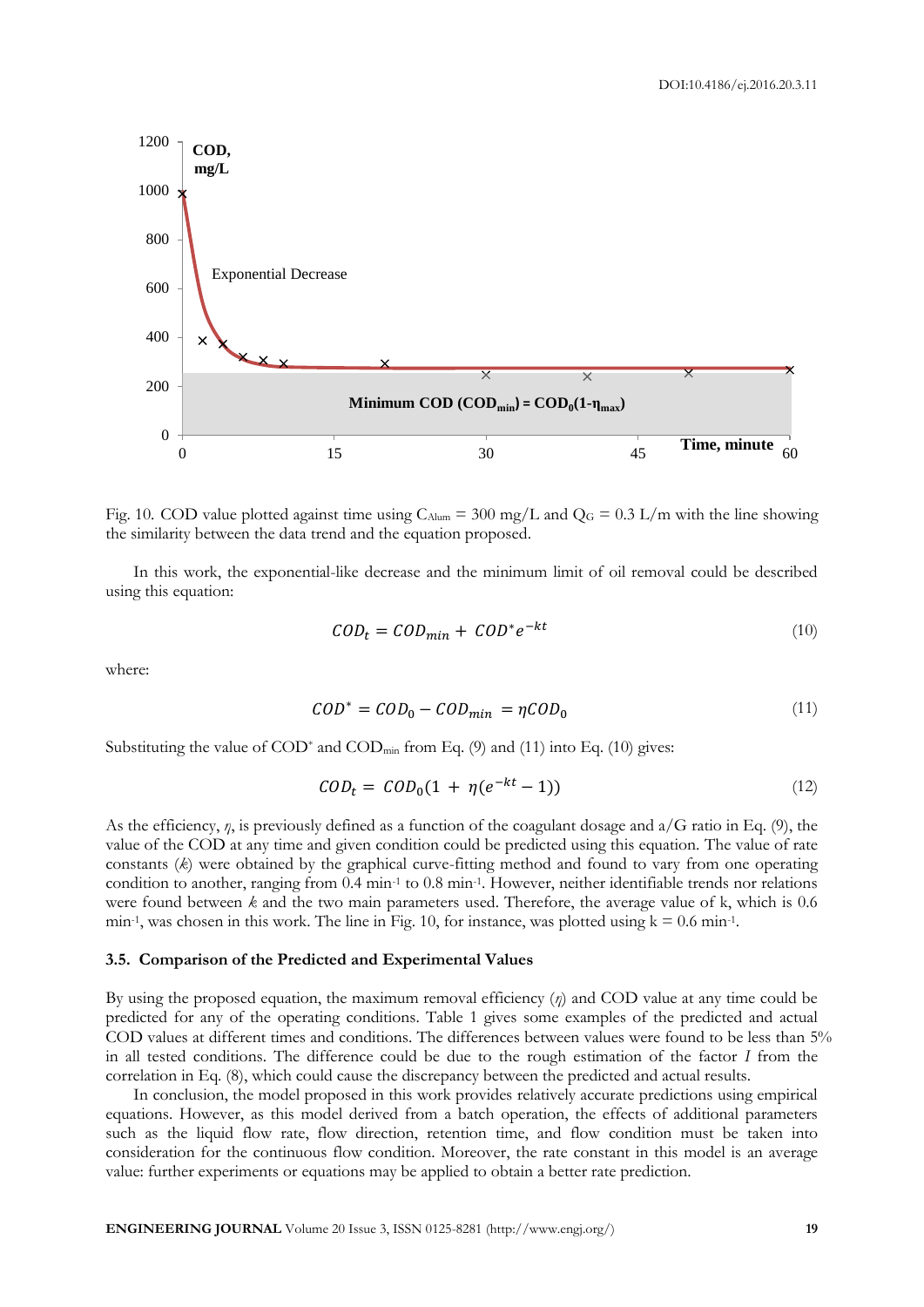| $\mathbf{COD}_{0}$ | $\mathbf{u}_{\text{alum}}$ | $a/G$ Ratio | Time | <b>Predicted COD</b> | <b>Actual COD</b> | $%$ Increment |
|--------------------|----------------------------|-------------|------|----------------------|-------------------|---------------|
| mg/L               | mg/<br>L                   | s/m         | mın  | mp/L                 | mp/L              | $^{0}/_{0}$   |
| 960                | 25                         | 1.23        | 20   | 729                  | 760               | 4. I          |
| 987                | 100                        | 0.99        | 10   | 695                  | 720               | 3.5           |
| 867                | 200                        | 0.55        |      | 450                  | 467               | 3.6           |
| 920                | 400                        | . .36       |      | 448                  | $42-$             | 4.8           |
| 987                | 300                        | .59         | 30   | 251                  | 247               |               |

Table 1. Predicted COD values compared with those experimentally obtained.

# **4. Conclusions**

The objective of this study has been to propose an empirical model for predicting the performance of the MIAF process in a batch scenario. The ratio of the interfacial area and the velocity gradient (*a/G*) and coagulant dosage (*Calum*) was applied to account the effects of bubble hydrodynamic phenomena, mixing conditions, and chemical destabilization. The resulting equation shows that the removal efficiency of the MIAF process could be increased by (1) increasing the *a/G* ratio (linear trend) and (2) increasing the coagulant dosage (nonlinear S-curve trend). In all experiments, the COD was found to exponentially decrease with time to its final value, which is indicated by the removal efficiency.

Despite several limitations, the model could be used as an accurate tool to predict and verify the oil removal percentage by the MIAF process. The error ranges obtained from the prediction were smaller than  $\pm 15\%$  for the efficiency and  $\pm 10\%$  for the removal rate. However, further studies are required to extend the model's applicable ranges, to determine the effects of others parameters that have not been included in the model, and to further investigate the prospect of the *a/G* ratio as an important operating parameter of the flotation process.

# **Acknowledgements**

This work was financed by the 90th Anniversary of Chulalongkorn University Fund (Ratchadaphiseksomphot Endowment Fund), the Center of Excellence on Hazardous Substance Management (HSM), and Department of Environmental Engineering, Faculty of Engineering, Chulalongkorn University. This research is also supported by the Rachadaphiseksomphot Endowment Fund Part of the "Strengthen Chulalongkorn University Researcher's Project".

# **References**

- [1] Metcalf & Eddy Inc., *Wastewater Engineering Treatment and Reuse*, 4th ed. Singapore: McGraw-Hill, 2004.
- [2] M. D. Lagrega, P. L. Buckingham, and J. C. Evans, *Hazardous Waste Management*, 2nd ed. Singapore: McGraw-Hill, 2001.
- [3] W. J. Bartz, "Lubricants and the environment," *Tribol. Int.*, vol. 31, no. 1, pp. 35–47, 1998.
- [4] Y. Aurelle, "Treatments of oil-containing wastewater," Chulalongkorn University, Bangkok, 1985.
- [5] J. Rubio, M. L. Souza, and R. W. Smith, "Overview of flotation as a wastewater treatment technique," *Miner. Eng.*, vol. 15, no. 3, pp. 139–155, 2002.
- [6] M. T. Ityokumbul, A. I. A. Salama, and A. M. Al Taweel, "Estimation of bubble size in flotation columns," Miner. Eng., vol. 8, no. 1, pp. 77–89, 1995.
- [7] S. Rachu, "Computer program development for oily wastewater treatment process selection, design and simulation," Ph.D. thesis, INSA Toulouse, France, 2005.
- [8] G. Rios, C. Pazos, and J. Coca, "Destabilization of cutting oil emulsions using inorganic salts as coagulants," *Colloid Surf. A.*, vol. 138, no. 2, pp. 383–389, 1998.
- [9] A. Pinotti and N. R. Zaritzky, "Effect of aluminium sulphate and cationic polyelectrolytes on the destabilization of emulsified waste," *Waste Manag.*, vol. 21, no. 6, pp. 535–542, 2001.
- [10] B. Meyssami and A. B. Kasaeian, "Use of coagulants in treatment of olive oil wastewater model solutions by induced air flotation," *Bioresour. Technol.*, vol. 96, no. 3, pp. 303–307, 2005.
- [11] K. Bensadok, M. Belkacem, and G. Nezzal, "Treatment of cutting oil/water emulsion by coupling coagulation and dissolved air flotation," *Desalination*, vol. 206, no. 1, pp. 440–448, 2007.